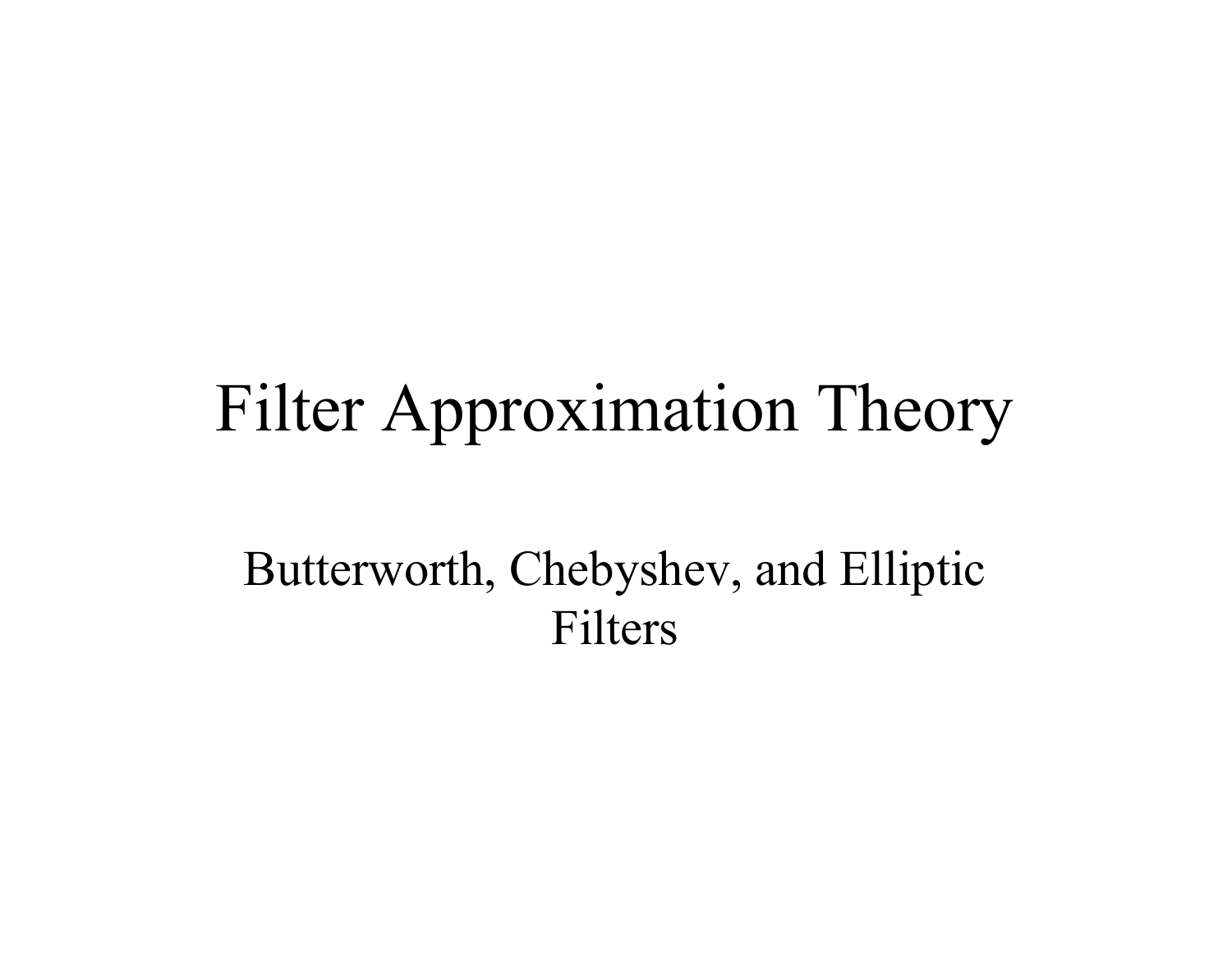### Approximation Polynomials

- Every physically realizable circuit has a transfer function that is a rational polynomial in s
- We want to determine classes of rational polynomials that approximate the "Ideal" low-pass filter response (high-pass band-pass and band-stop filters can be derived from a low pass design)
- Four well known approximations are discussed here:
	- – Butterworth: Steven Butterworth,"On the Theory of Filter Amplifiers", Wireless Engineer (also called Experimental Wireless and the Radio Engineer), vol. 7, 1930, pp. 536-541
	- – Chebyshev: Pafnuty Lvovich Chebyshev (1821-1894) - Russia Cyrillic alphabet - Spelled many ways Чебышёв
	- – Elliptic Function: Wilhelm Cauer (1900-1945) - Germany U.S. patents 1,958,742 (1934), 1,989,545 (1935), 2,048,426 (1936)
	- Bessel: Friedrich Wilhelm Bessel, 1784 1846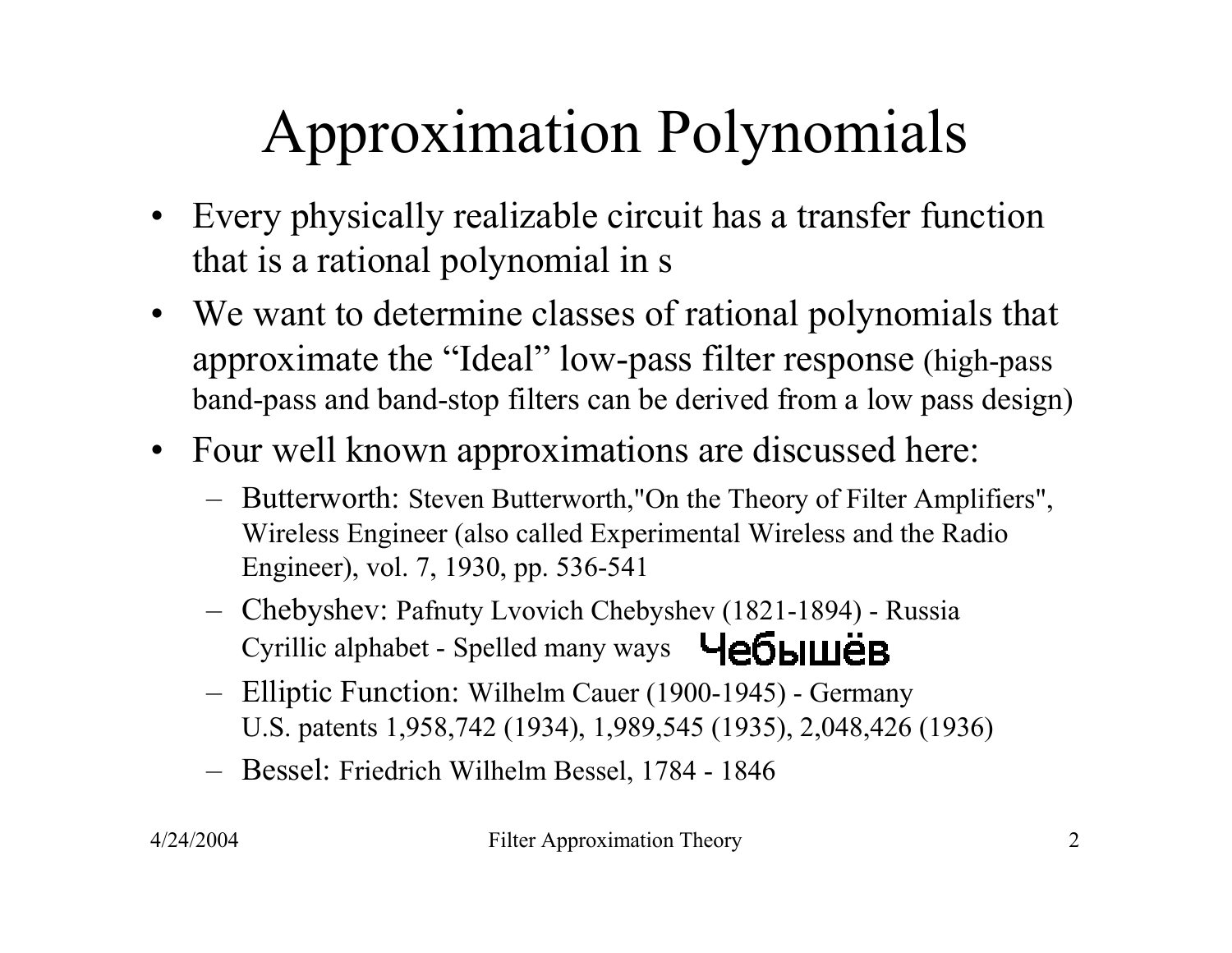### Definitions

• Let  $|H(\omega)|^2$  be the approximation to the ideal low-pass filter response  $|{\rm I}(\omega)|^2$ 



Where  $\omega_c$  is the ideal filter cutoff frequency (it is normalized to one for convenience)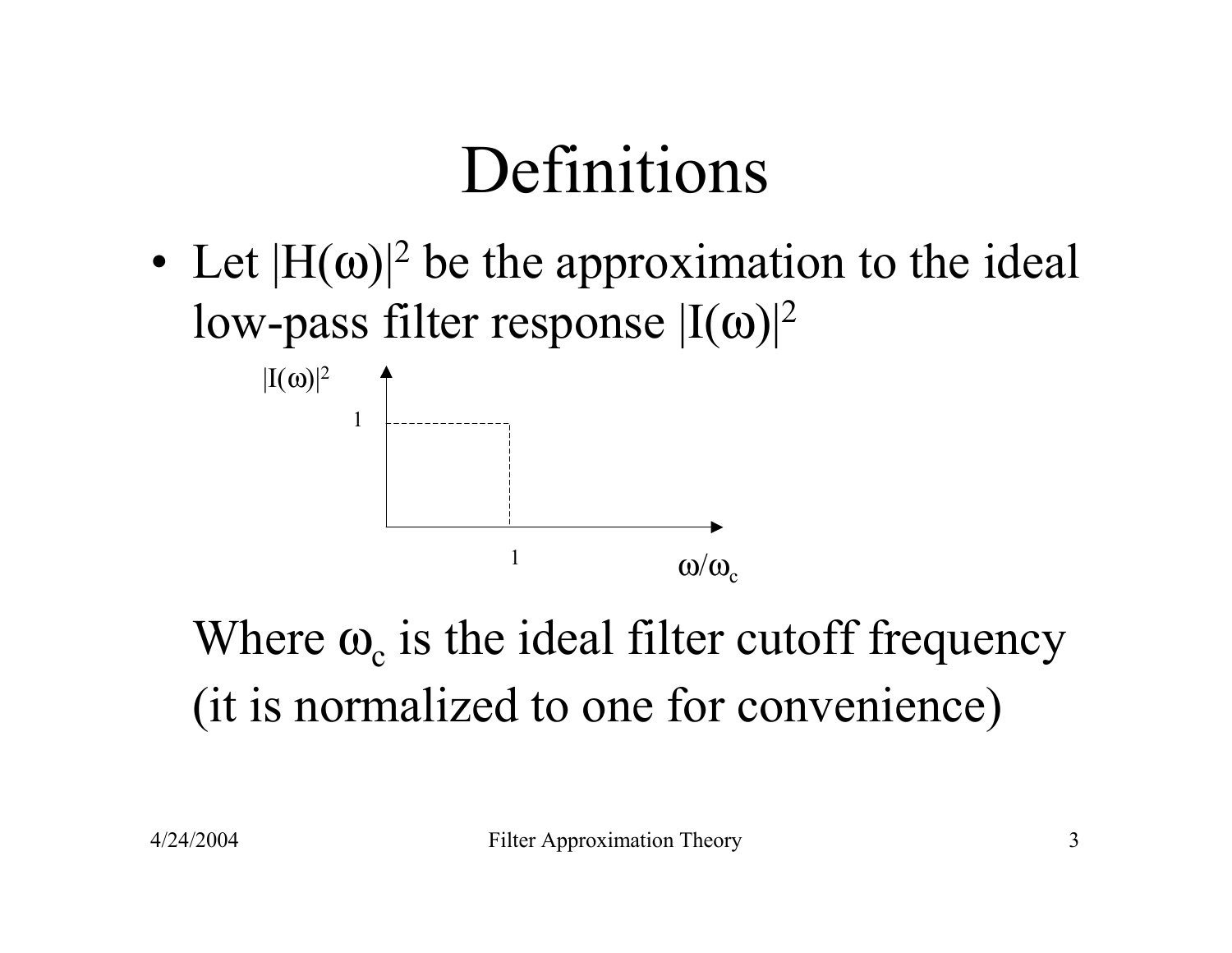#### Definitions - 2

•  $|H(\omega)|^2$  can be written as

 $(\omega)$  $\bm{\mathcal{E}}^2F^2(\bm{ \omega})$  $\omega$  =  $\frac{1}{1+\epsilon^2 E^2}$ 2 1 1 *F H* + =

Where  $F(\omega)$  is the "Characteristic Function" which attempts to approximate:



- –This cannot be done with a finite order polynomial
- <sup>ε</sup> provides flexibility for the degree of error in the passband or stopband.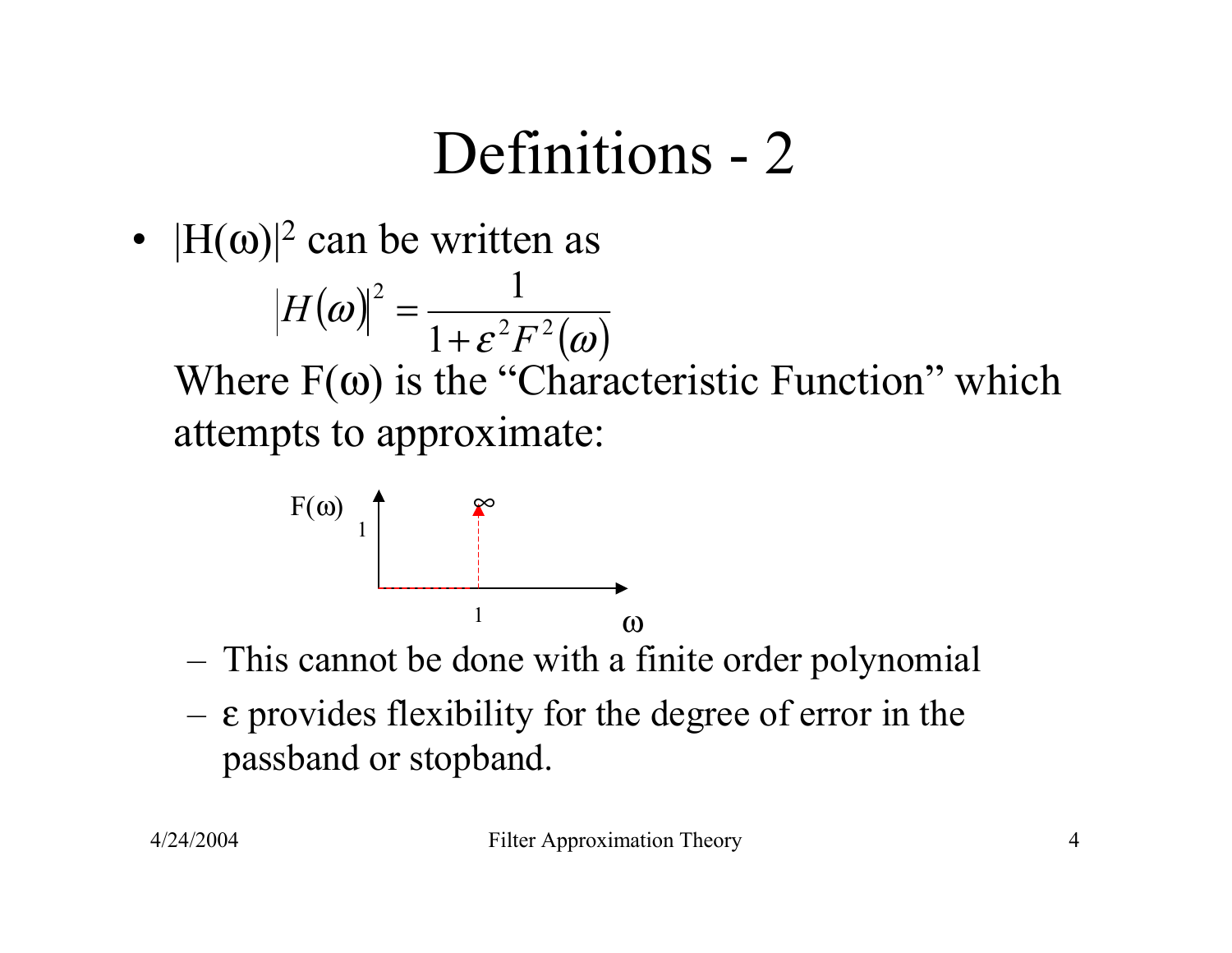### Filter Specification

- $\bullet$  $|H(\omega)|^2$  must stay within the shaded region  $|{\rm H}(\omega)|^2$ 1
	- $\begin{array}{c} 1 \ \vdots \ \vdots \ \end{array}$  Stop  $\begin{array}{c} 0 \end{array}$ Pass band Stop band Transition Region
- $\bullet$  Note that this is an incomplete specification. The phase response and transient response are also important and need to be appropriate for the filter application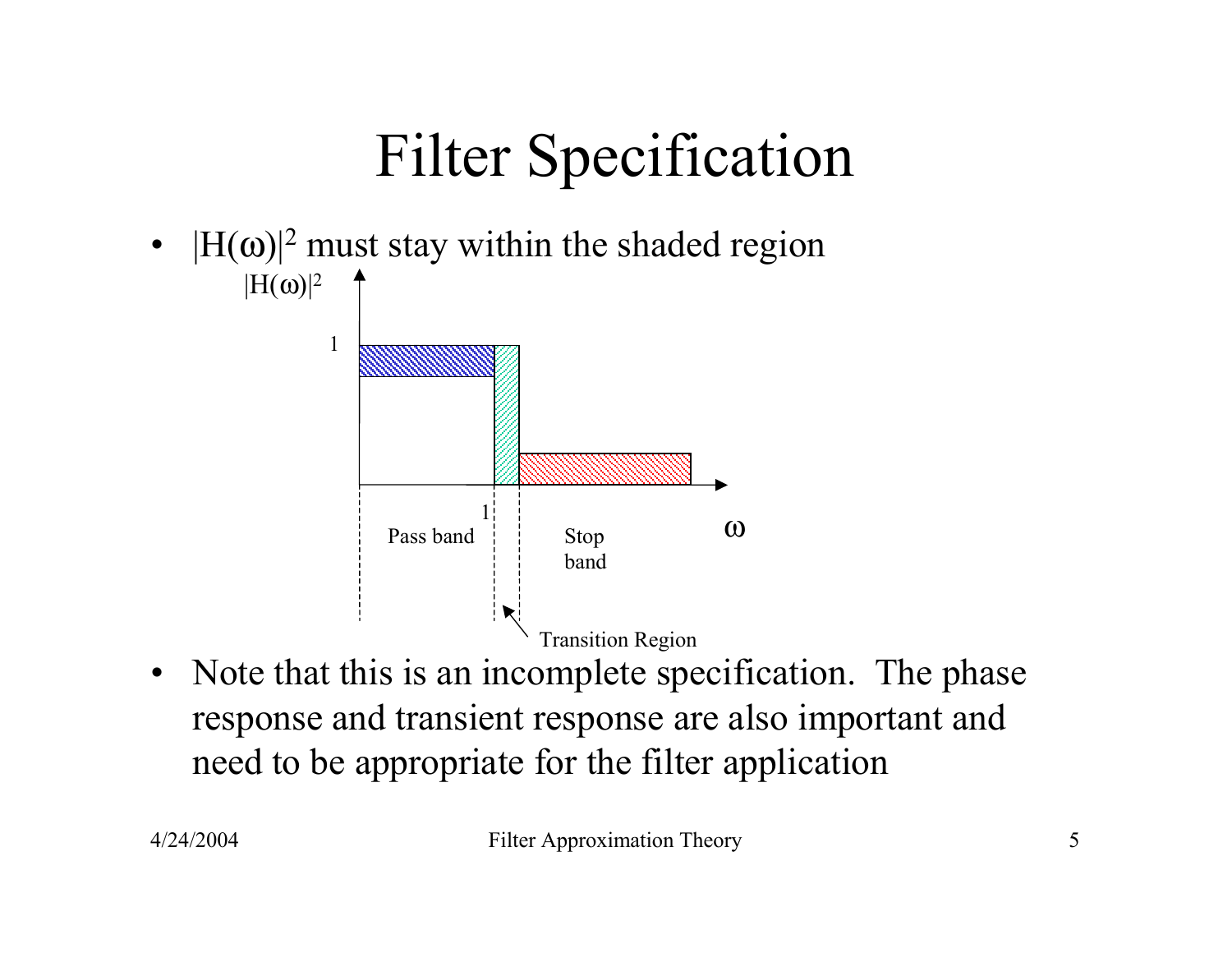#### Butterworth

•  $F(\omega) = \omega^n$  and  $\varepsilon = 1$  and



- • Characteristics
	- –Smooth transfer function (no ripple)
	- –Maximally flat and Linear phase (in the pass-band)
	- $-$  Slow cutoff  $\odot$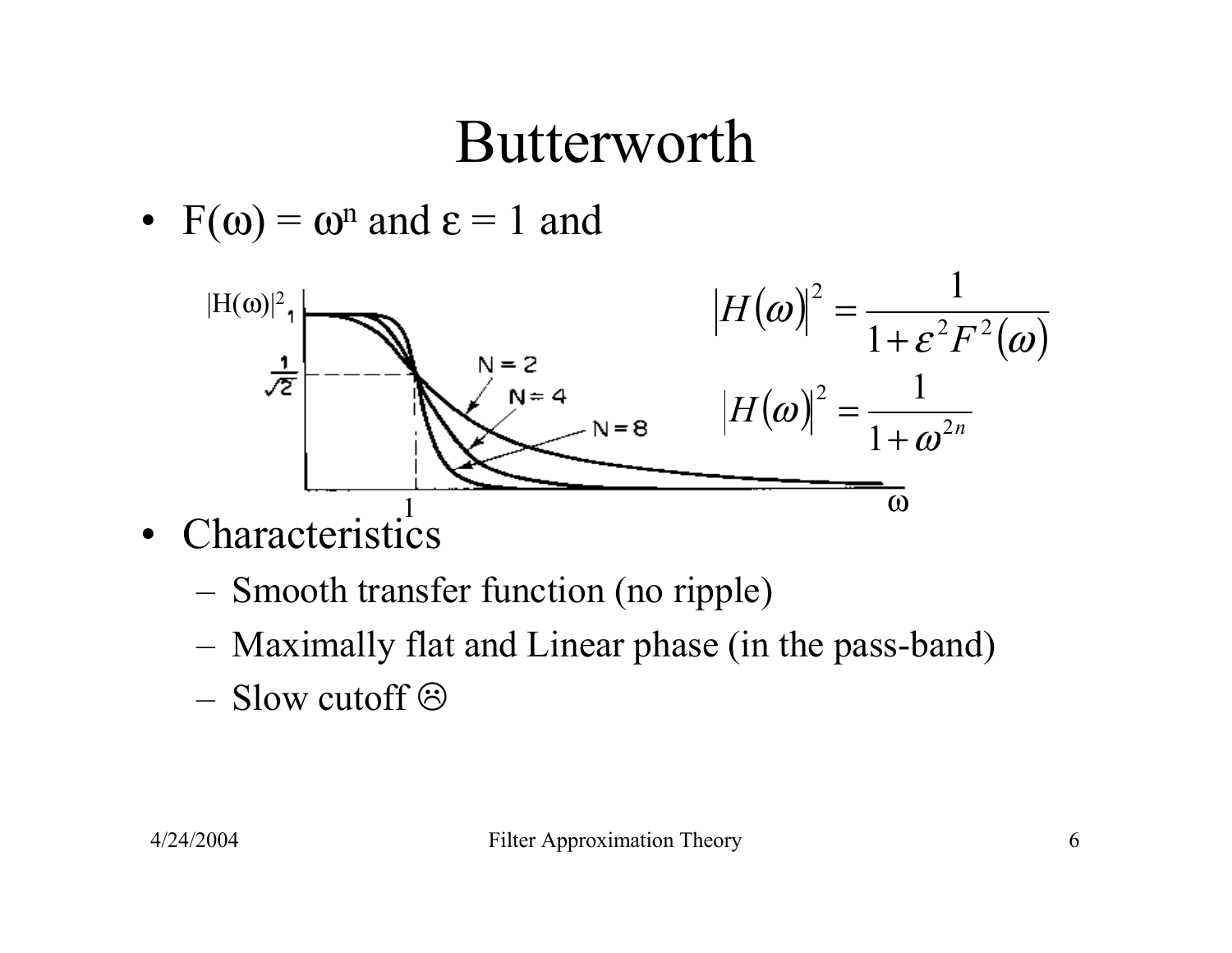### Butterworth Continued

• Pole locations in the s-plane at:  $\omega^{2n} = -1$  or  $\omega = (-1)^{(1/2n)}$  $H({\boldsymbol{\omega}})$ 2 *n* 2 1 1 ω ω + =



- Poles are equally spaced on the unit circle at  $\theta = k\pi/2n$ .
- –H(s) only uses the n poles in the left half plane for stability.
- –There are no zeros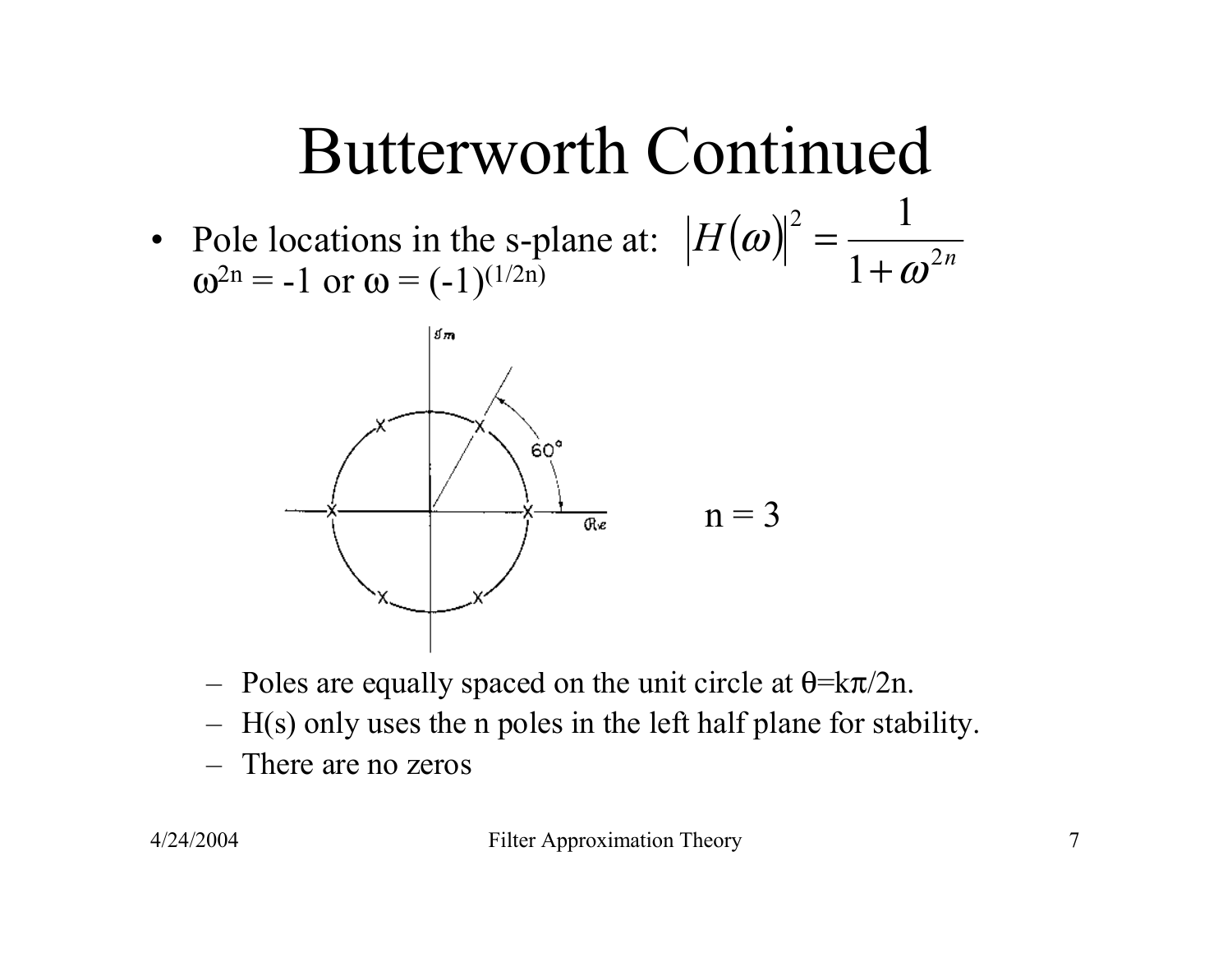#### Butterworth Filter  $|H(s)|$  for n=4



4/24/2004 Filter Approximation Theory 8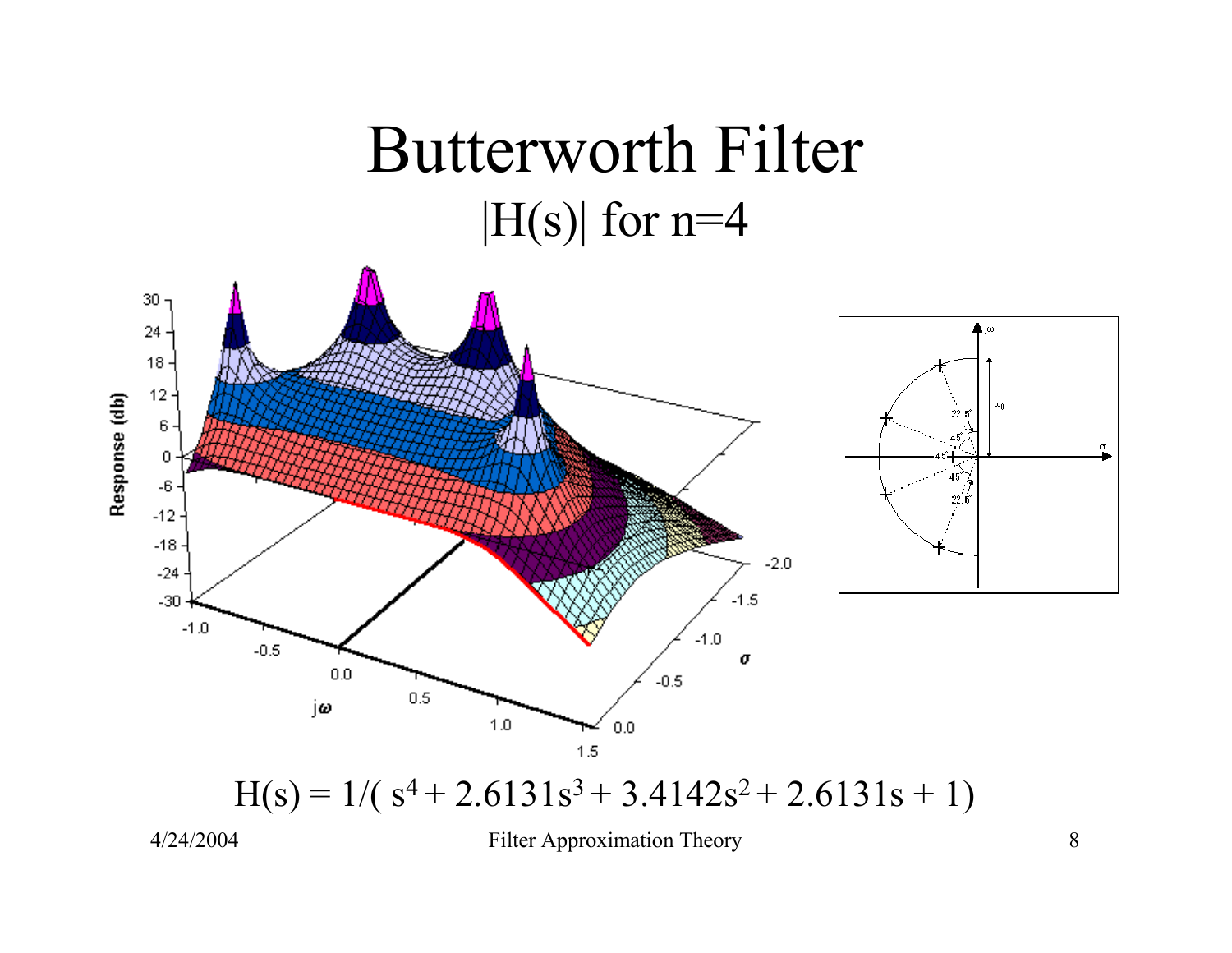

- –Controlled equiripple in the pass-band
- –Sharper cutoff than Butterworth
- –Non-linear phase (Group delay distortion)
- •Chebyshev type 2 moves the ripple into the stop-band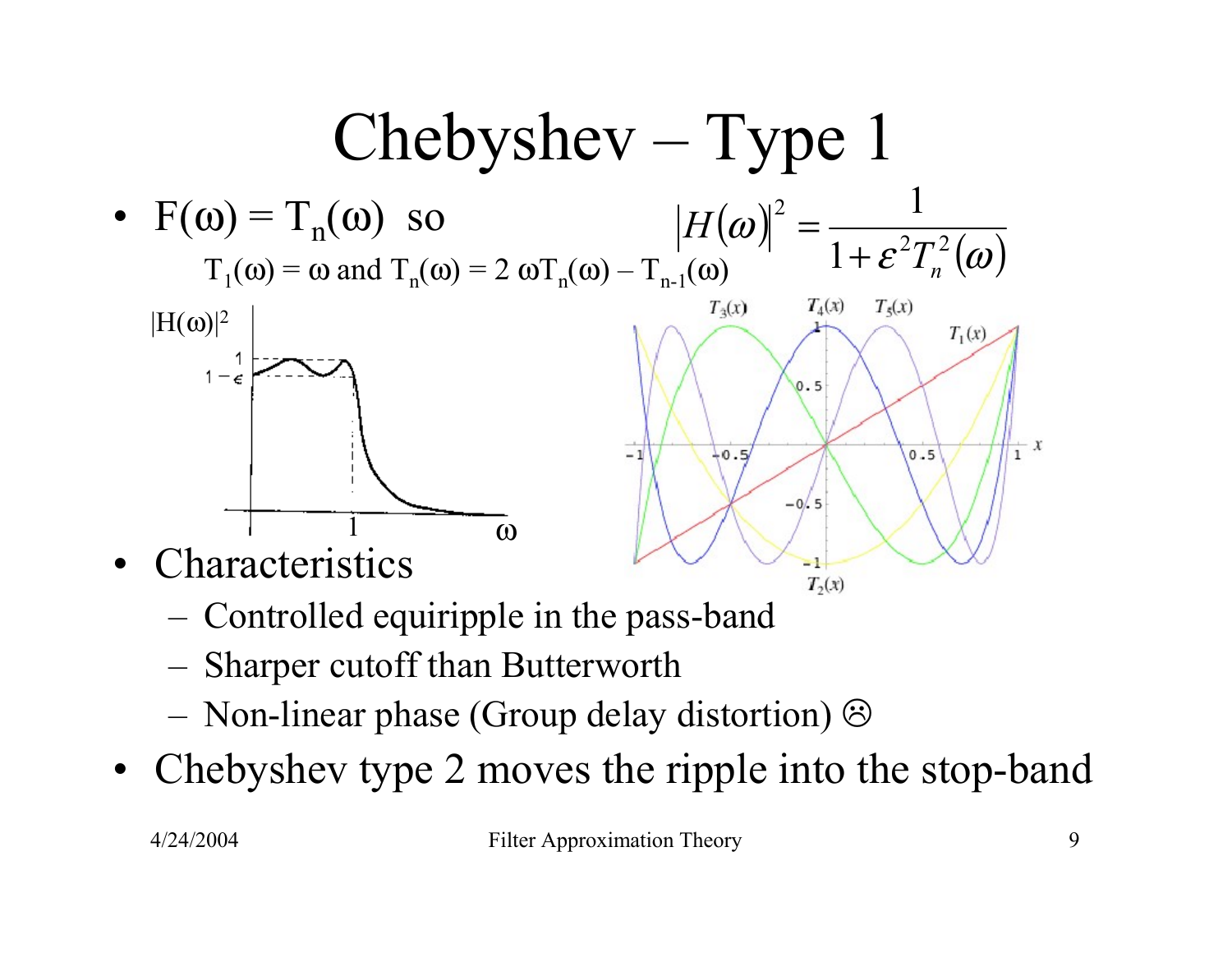### Chebyshev  $|H(s)|$  for n=4, r=1 (Type 1)



 $H(s) = 0.2457/(s^4 + 0.9528s^3 + 1.4539s^2 + 0.7426s + 0.2756)$ 

4/24/2004 Filter Approximation Theory 10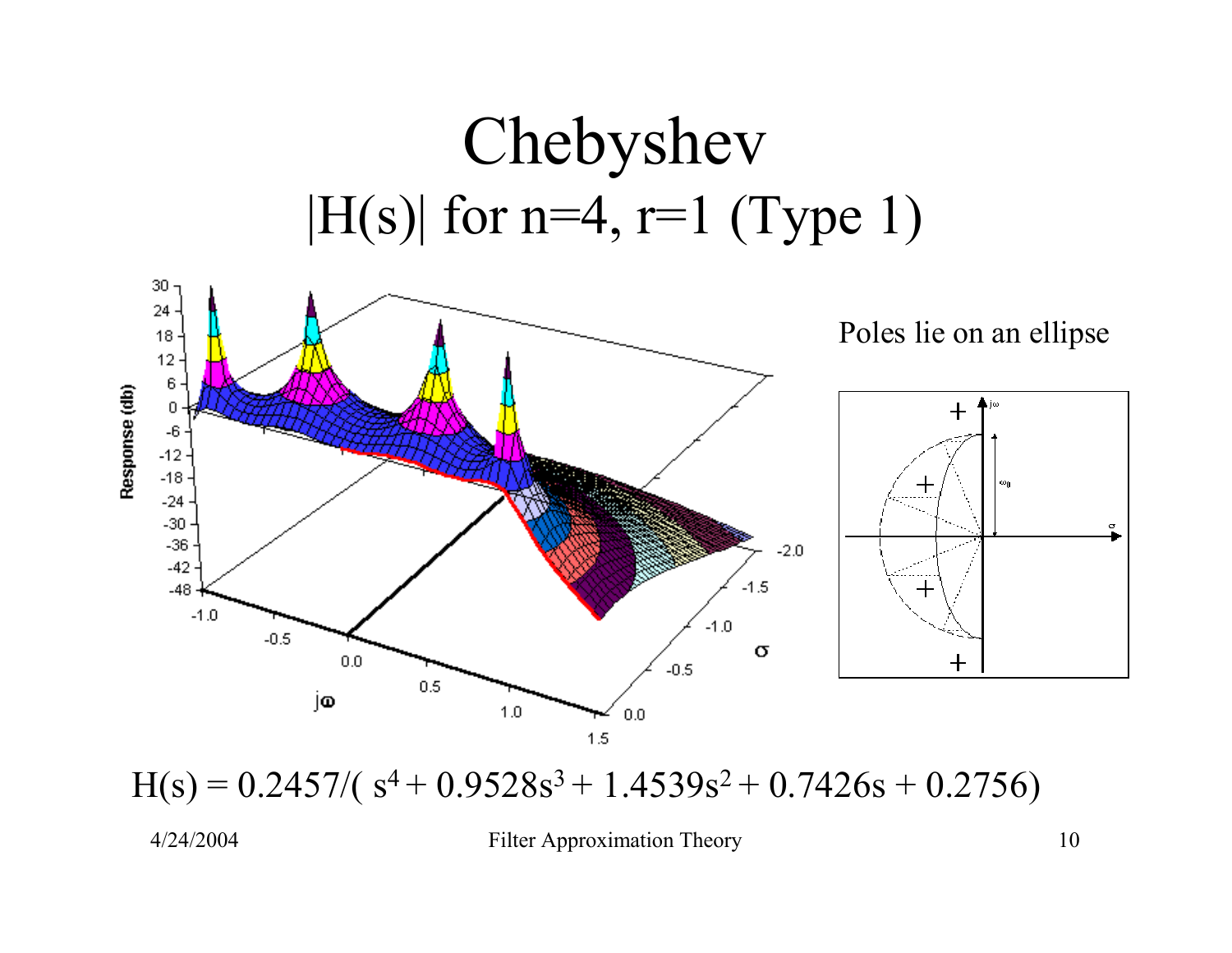# Elliptic Function

•  $F(\omega) = U_n(\omega) -$  the Jacobian elliptic function



- $\bullet$  S-Plane
	- Poles approximately on an ellipse
	- –Zeros on the j ω-axis
- Characteristics
	- –Separately controlled equiripple in the pass-band and stop-band
	- –Sharper cutoff than Chebyshev (optimal transition band)
	- Non-linear phase (Group delay distortion)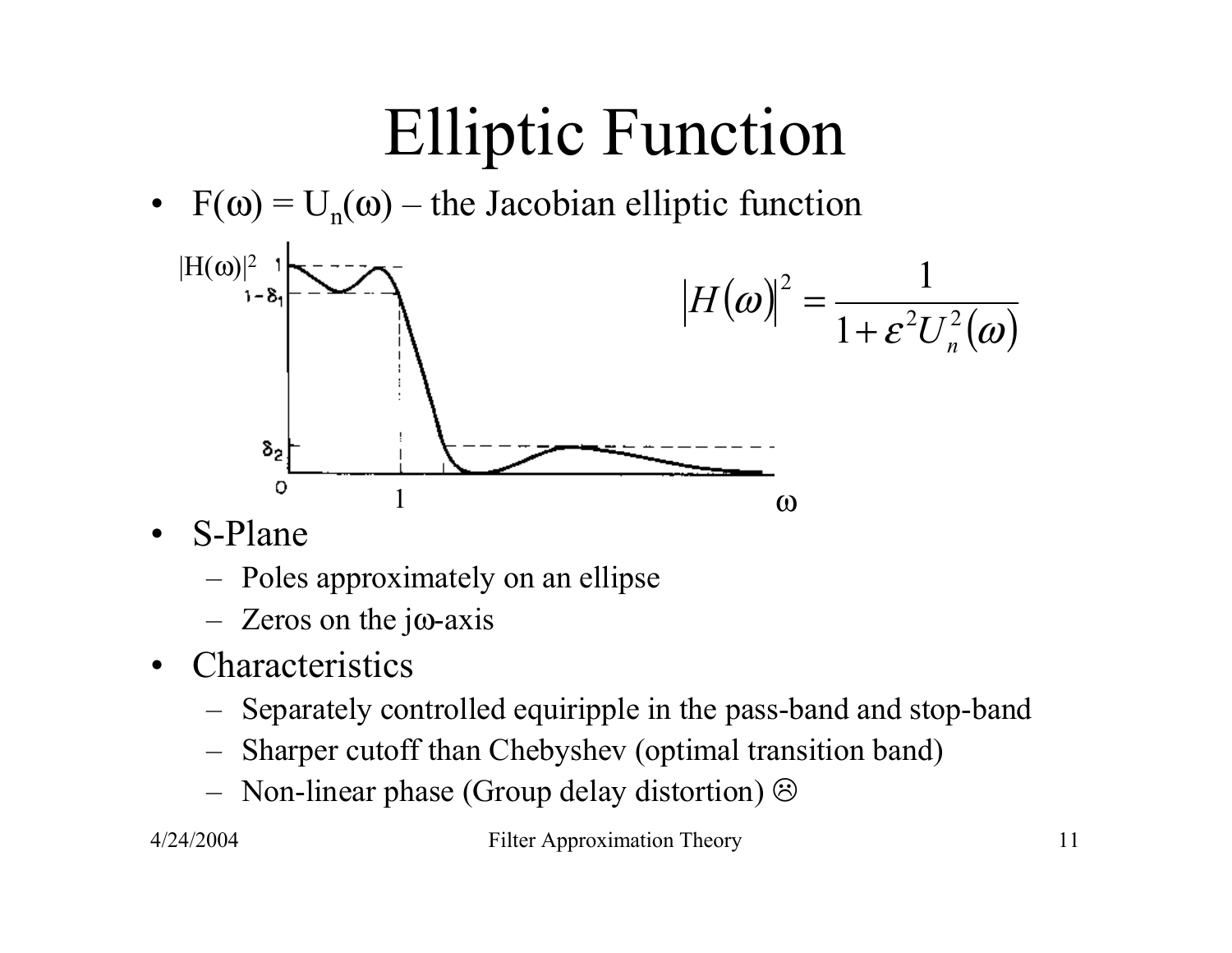

 $H(s) = (0.0032s<sup>4</sup> + 0.0595s<sup>2</sup> + 0.1554)/(s<sup>4</sup> + 0.5769s<sup>3</sup> + 1.2227s<sup>2</sup> + 0.4369s + 0.2195)$ 

4/24/2004 Filter Approximation Theory 12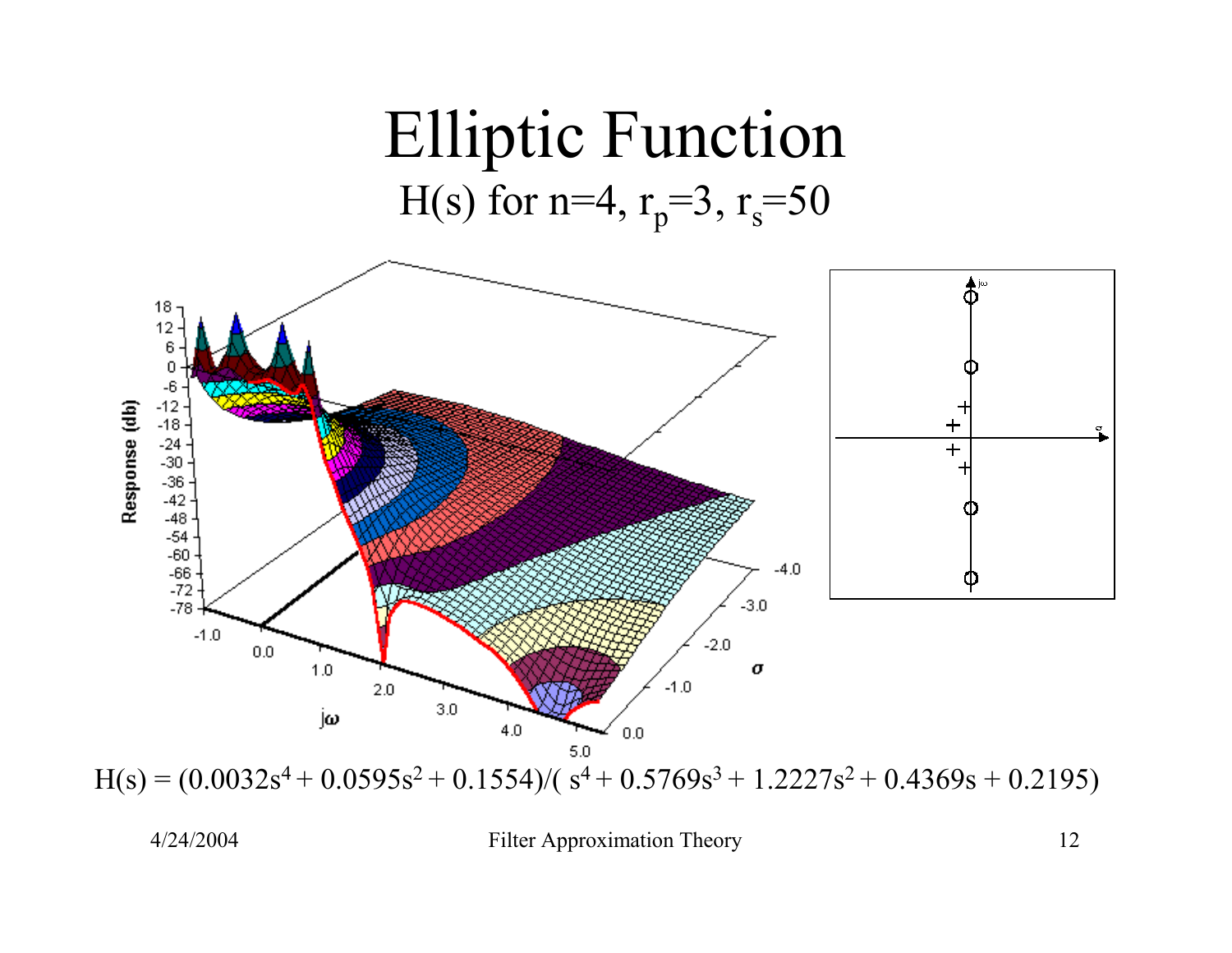## Bessel Filter

- • Butterworth and Chebyshev filters with sharp cutoffs (high order) carry a penalty that is evident from the positions of their poles in the s plane. Bringing the poles closer to the j <sup>ω</sup> axis increases their Q, which degrades the filter's transient response. Overshoot or ringing at the response edges can result.
- • The Bessel filter represents a trade-off in the opposite direction from the Butterworth. The Bessel's poles lie on a locus further from the j <sup>ω</sup> axis. Transient response is improved, but at the expense of a less steep cutoff in the stop-band.